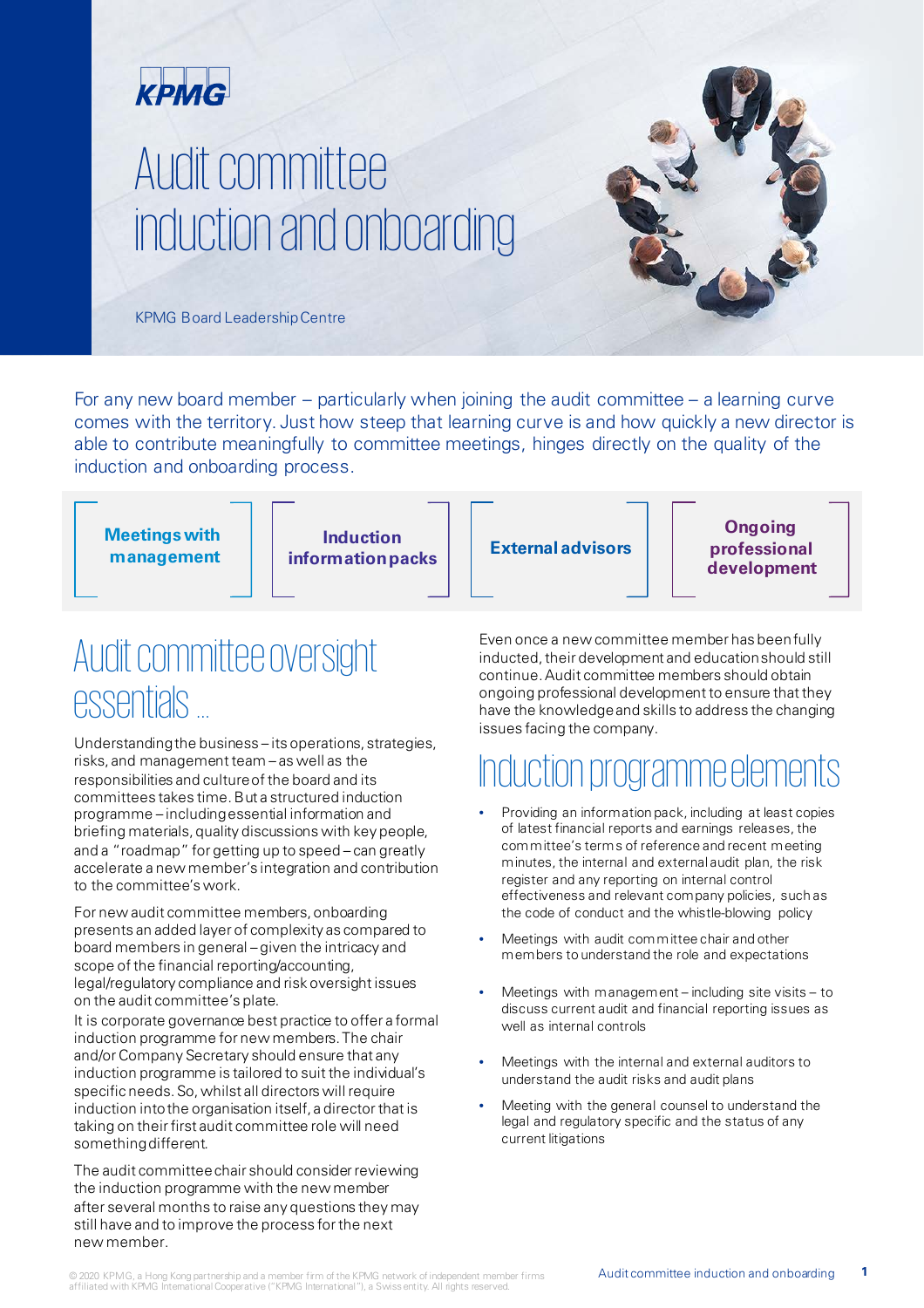# Key questions for audit committees to consider:



#### **Induction information pack**

- Who is responsible for preparing the induction information pack? When does it need to be made available?
- What should be included in the information pack? Who needs to be involved in preparing this?
- How will the information be provided to the new member? Will it be staggered and interspersed with meetings with relevant members of management?
- What is the new member's background? Do they already have audit committee experience? How can the information pack be tailored so that it is best suited to the new member?



### **Meetings with management**

- What does the new member need to know/have been provided with before meeting different members of management to maximise the benefit of these meetings?
- Will it be sufficient for the new member to attend regular management meetings, or should additional specific meetings be scheduled?
- Who should the new member meet with? Which site(s) should the new member visit?
- At what point should the new member meet with the head of internal audit?
- How can it be ensured that the head of internal audit can provide an honest assessment of the company's risks, management and internal controls?



### **External advisors**

- At what point should the new member meet with the lead audit partner?
- How can it be ensured that the lead audit partner can provide an honest assessment of the company's risks, management, internal controls?
- Are there any other external advisors with whom the new member should meet as part of the induction programme?
- Would it be beneficial for the new member to attend investor meetings?
- Would it be beneficial for the new member to obtain training/guidance from external facilitators (i.e. accounting, risk management, industry, etc.)?



### **Ongoing professional development**

- Who is responsible for overseeing ongoing professional development? How is this monitored?
- Do committee members currently obtain enough exposure to industry issues? Are additional in-house briefings required to provide more regular updates on changing circumstances?
- Would attending externally organised seminars be of benefit to committee members? Would inviting subject matter experts to audit committee meetings be a good idea?
- Does the lead audit partner assist in providing guidance of financial reporting developments?